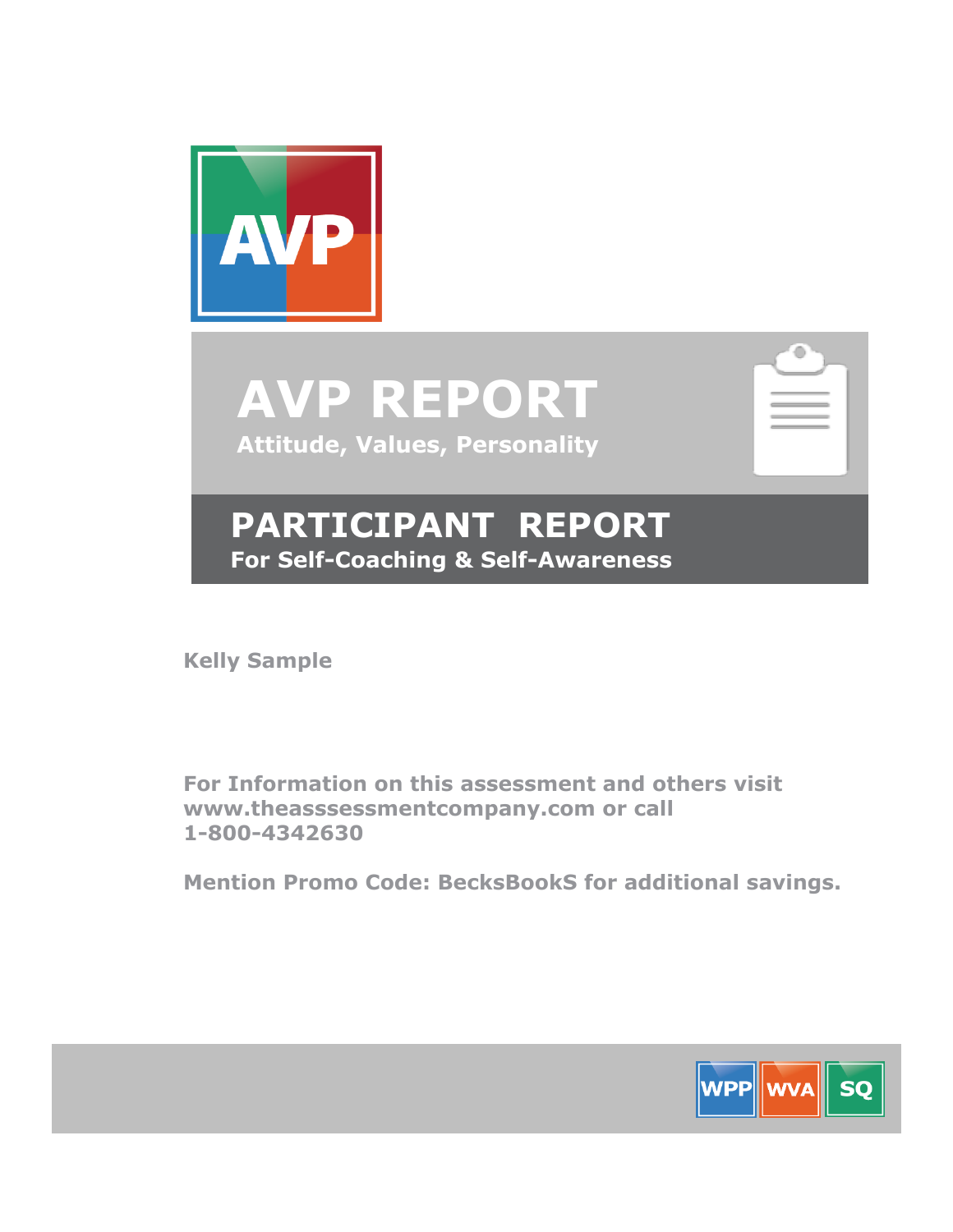

# **Kelly Sample**

November 1, 2020

| <b>Primary Traits:</b>    |                 |            |  |                        |                  |          |                   |                                                          |
|---------------------------|-----------------|------------|--|------------------------|------------------|----------|-------------------|----------------------------------------------------------|
| <b>WORKSTYLE</b>          |                 | Regimented |  | Empathetic             |                  | Outgoing |                   | < These are the most extreme<br>scores from this section |
|                           | LEFT SIDE       | MID LEFT   |  | MID RANGE              | <b>MID RIGHT</b> |          | RIGHT SIDE        |                                                          |
| <b>Non-Dominant</b>       |                 |            |  |                        |                  |          |                   | <b>Dominant</b>                                          |
|                           |                 |            |  |                        |                  |          |                   | Achievement-                                             |
| <b>Contented</b>          |                 |            |  |                        |                  |          |                   | <b>Focused</b>                                           |
|                           |                 |            |  |                        |                  |          |                   |                                                          |
| <b>Reactive</b>           |                 |            |  |                        |                  |          |                   | Calm                                                     |
| <b>Reserved</b>           |                 |            |  |                        |                  |          |                   | Outgoing                                                 |
|                           |                 |            |  |                        |                  |          |                   |                                                          |
| <b>Direct</b>             |                 |            |  |                        |                  |          |                   | Empathetic                                               |
|                           |                 |            |  |                        |                  |          |                   |                                                          |
| Spontaneous               |                 |            |  |                        |                  |          |                   | Regimented                                               |
|                           |                 |            |  |                        |                  |          |                   |                                                          |
| <b>Conventional</b>       |                 |            |  |                        |                  |          |                   | Open-Minded                                              |
|                           |                 |            |  |                        |                  |          |                   |                                                          |
|                           |                 |            |  | <b>Primary Traits:</b> |                  |          |                   |                                                          |
| <b>WORK VALUES</b>        | Self-Restrained |            |  | Optimistic             |                  |          | Coachable         | < These are the most extreme<br>scores from this section |
|                           | LOW RANGE       |            |  | <b>AVERAGE RANGE</b>   |                  |          | <b>HIGH RANGE</b> |                                                          |
| Individualistic           |                 |            |  |                        |                  |          |                   | Principled                                               |
|                           |                 |            |  |                        |                  |          |                   |                                                          |
| <b>Flexible</b>           |                 |            |  |                        |                  |          |                   | <b>Dutiful</b>                                           |
| Independent-Learner       |                 |            |  |                        |                  |          |                   | Coachable                                                |
|                           |                 |            |  |                        |                  |          |                   |                                                          |
| <b>Realistic</b>          |                 |            |  |                        |                  |          |                   | Optimistic                                               |
|                           |                 |            |  |                        |                  |          |                   |                                                          |
| <b>Assertive</b>          |                 |            |  |                        |                  |          |                   | <b>Self-Restrained</b>                                   |
|                           |                 |            |  |                        |                  |          |                   |                                                          |
| Discreet-<br>Communicator |                 |            |  |                        |                  |          |                   | Open-<br>Communicator                                    |
|                           |                 |            |  |                        |                  |          |                   |                                                          |
|                           |                 |            |  | <b>Primary Traits:</b> |                  |          |                   |                                                          |
| <b>SAFETY</b>             |                 | Patient    |  | Cautious               |                  | Focused  |                   | < These are the most extreme<br>scores from this section |
|                           | LEFT SIDE       |            |  | MID RANGE              |                  |          | RIGHT SIDE        |                                                          |
| <b>Resistant</b>          |                 |            |  |                        |                  |          |                   | Accommodating                                            |
|                           |                 |            |  |                        |                  |          |                   |                                                          |
| <b>Anxious</b>            |                 |            |  |                        |                  |          |                   | Calm                                                     |
|                           |                 |            |  |                        |                  |          |                   |                                                          |
| Impatient                 |                 |            |  |                        |                  |          |                   | <b>Patient</b>                                           |
|                           |                 |            |  |                        |                  |          |                   |                                                          |
| <b>Distractible</b>       |                 |            |  |                        |                  |          |                   | <b>Focused</b>                                           |
|                           |                 |            |  |                        |                  |          |                   |                                                          |
| Impulsive                 |                 |            |  |                        |                  |          |                   | <b>Cautious</b>                                          |
|                           |                 |            |  |                        |                  |          |                   |                                                          |
| <b>Thrill-Seeking</b>     |                 |            |  |                        |                  |          |                   | Apprehensive                                             |

**Disclaimer:** Results should always be considered in the context of all available information about a person; do not use this as the sole factor for making employment-related decisions.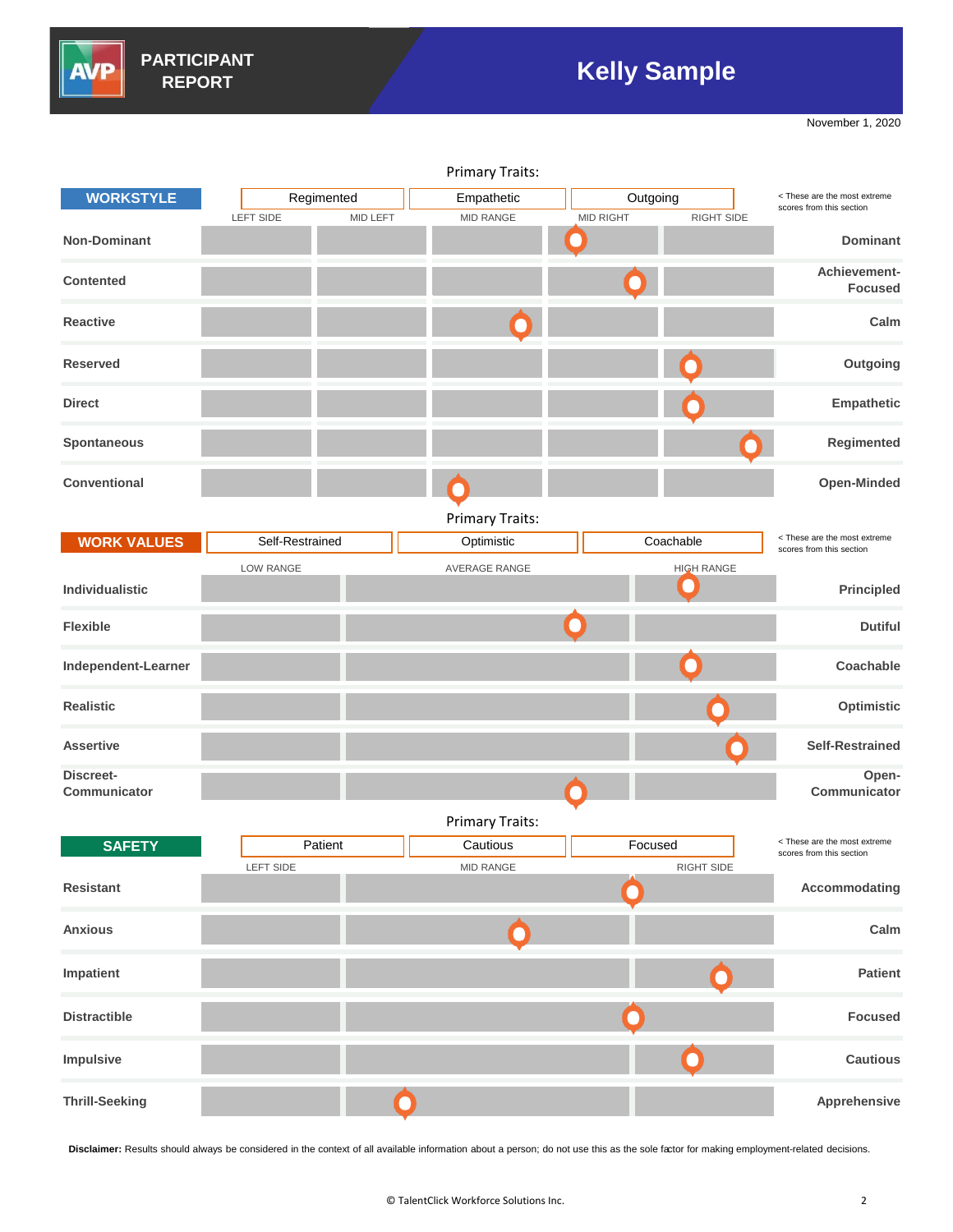

## **Introduction**

This section is a summary of strengths and areas for coaching and development based on responses to the items in the assessment. The report is focused around seven main dimensions addressing different aspects of your workstyle. Keep in mind as you read the report that right side scores are not better than left side scores. There are positive and negative implications for both right side and left side scores, although certain scores are more preferable for certain roles.

## **Your Primary Traits:**

| <b>Regimented</b> | <b>Empathetic</b> | Outgoing |
|-------------------|-------------------|----------|
|-------------------|-------------------|----------|

*These are the most extreme scores from the personality profile below.*

## **Summary of Your Results:**

|                                                                                           | <b>LEFT SIDE</b> | <b>MID LEFT</b> | <b>MID RANGE</b> | <b>MID RIGHT</b> | <b>RIGHT SIDE</b> |                                                                                                        |
|-------------------------------------------------------------------------------------------|------------------|-----------------|------------------|------------------|-------------------|--------------------------------------------------------------------------------------------------------|
| <b>Non-Dominant</b><br>Not motivated to lead<br>others, less assertive                    |                  |                 |                  |                  |                   | <b>Dominant</b><br>Driven to lead<br>others, assertive                                                 |
| <b>Contented</b><br>Modest expectations<br>and objectives                                 |                  |                 |                  |                  |                   | <b>Achievement-Focused</b><br>Motivated to reach<br>challenging goals, high<br>expectations of oneself |
| <b>Reactive</b><br>Sense of urgency and<br>reactive to stress<br>and pressure             |                  |                 |                  |                  |                   | Calm<br>Even-tempered, calm<br>when working under<br>pressure                                          |
| <b>Reserved</b><br>Task focused; does not<br>have a strong need for<br>social interaction |                  |                 |                  |                  |                   | Outgoing<br>Comfortable with<br>social interaction<br>and talkative                                    |
| <b>Direct</b><br>Straightforward<br>and direct                                            |                  |                 |                  |                  |                   | Empathetic<br>Sensitive to the<br>needs of others<br>and tactful                                       |
| <b>Spontaneous</b><br>Flexible and<br>improvising                                         |                  |                 |                  |                  |                   | Regimented<br>Rule abiding and<br>detail focused                                                       |
| <b>Conventional</b><br>Practical and prefer<br>predictability                             |                  |                 |                  |                  |                   | <b>Open-Minded</b><br>Imaginative, open<br>to change, curious<br>and creative                          |



**Disclaimer:** The marker represents your results. The average results of working adults is at the middle point of each dimension.

We cannot predict the occurrence of specific incidents. We can only predict the probability that people will engage in certain behaviors which, if they persist, will increase the likelihood of incidents. These assessment results should always be considered in the context of all available information about a person and should not be used as the sole factor for making employment-related decisions.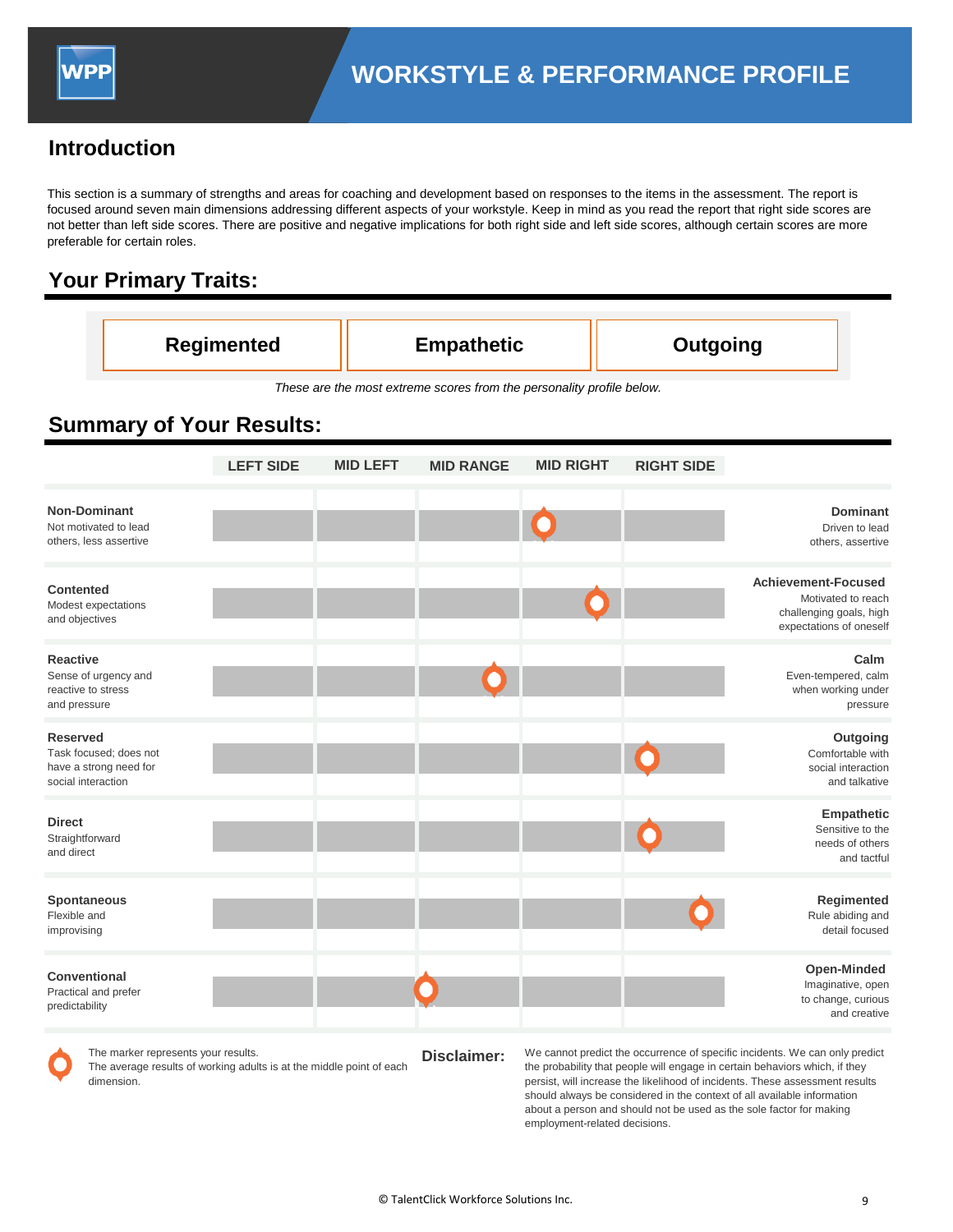

## **STRENGTHS**

### **Positive aspects related to how you scored:**

#### **Regimented Empathetic**

- You're detail-oriented
- You value order, structure, and predictability
- You're rule conscious
- You're conscientious and dependable

- You'll initiate social interaction.
- You can be outgoing, colorful and charismatic.
- You're comfortable being the center of attention.
- You quickly build relationships.

- You're seen as helpful and considerate.
- You prefer to avoid conflict when possible.
- You're empathetic and understanding.
- You're focused on cooperation and team efforts.

#### **Outgoing Achievement-Focused**

- You're self-motivated to reach difficult goals.
- You have high standards and expectations of yourself and others.
- You're focused on completing tasks and reaching your objectives.
- You enjoy difficult challenges.

# **COACHING CONSIDERATIONS**

### **Potential challenges & self-coaching tips:**

# **E Regimented Empathetic**

- At times, you may prefer to focus on the details rather than on the "big picture".
- You may respond to stressful or unusual situations by planning and organizing.

- You may perform better with more group involvement.
- You may prefer collaboration to completing tasks independently.

- You may spend too much time trying to please others.
- You may be uncomfortable dealing with people who are upset or angry.

### **Outgoing Achievement-Focused**

- You may need to be challenged and fully utilized to be engaged in work.
- You may become frustrated when your personal goals are not met.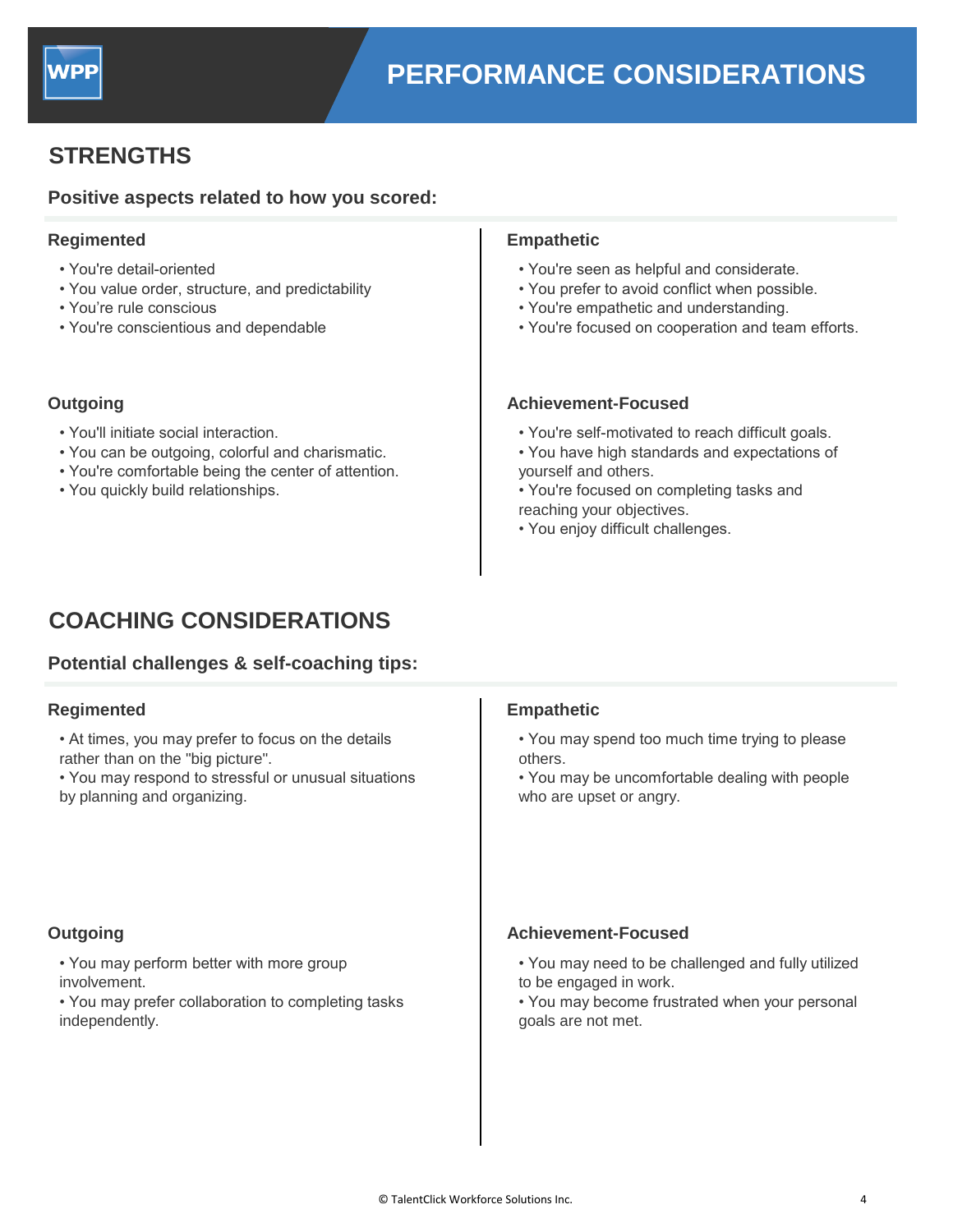

## **Introduction**

- This section is a summary of your work values and attitude calculated from the assessment.
- Everyone has core traits and personal standards for behavior that manifest as "default" reactions to work situations.

• These "default settings" can be hard to change, but you can reduce the risk of negative outcomes by increasing self-awareness and actively managing counterproductive behaviors.

# **Your Work Values Profile:**

middle point of each dimension.

|                                                                                                                                              | <b>LEFT SIDE</b> | <b>MID RANGE</b>                       | <b>RIGHT SIDE</b>                                                                                |                                                                                                                                   |
|----------------------------------------------------------------------------------------------------------------------------------------------|------------------|----------------------------------------|--------------------------------------------------------------------------------------------------|-----------------------------------------------------------------------------------------------------------------------------------|
| <b>Individualistic</b><br>Operates by their own rules<br>and code of conduct. Acts<br>independently from<br>generally-accepted<br>standards. |                  | <b>CONFORMITY</b>                      |                                                                                                  | <b>Principled</b><br>Respects rules and codes<br>of conduct. Acts according<br>to generally-accepted<br>standards.                |
| <b>Flexible</b><br>Flexible with expectations<br>and timelines. Views<br>commitments to others as<br>casual.                                 |                  | <b>RESPONSIBILITY</b>                  |                                                                                                  | <b>Dutiful</b><br>Strict with expectations<br>and timelines. Takes<br>commitments to others<br>seriously.                         |
| Independent-Learner<br>Skeptical of suggestions and<br>feedback. Defends<br>capabilities and resistant<br>to behavior change.                |                  | <b>COACHABILITY</b>                    |                                                                                                  | Coachable<br>Responds positively to<br>suggestions and feedback.<br>Aware of capabilities and<br>willing to improve<br>behaviors. |
| <b>Realistic</b><br>Open with negative<br>emotions and attitudes.<br>Maintains a realistic outlook.                                          |                  | <b>POSITIVITY</b>                      |                                                                                                  | Optimistic<br>Controls negative<br>emotions and attitudes.<br>Maintains an optimistic<br>outlook.                                 |
| <b>Assertive</b><br>Embraces confrontation and<br>adversarial situations.<br>Guards personal boundaries.                                     |                  | <b>AGGRESSION CONTROL</b>              |                                                                                                  | <b>Self-Restrained</b><br>Avoids confrontation and<br>adversarial situations.<br>Slow to provoke.                                 |
| <b>Discreet-Communicator</b><br>Cautious sharing thoughts,<br>feelings, opinions and<br>information. Strong sense of<br>discretion.          |                  | <b>OPEN COMMUNICATION</b>              |                                                                                                  | Open-Communicator<br>Openly shares thoughts,<br>feelings, opinions and<br>information. Seeks<br>transparency.                     |
| The marker represents your results.<br>The average results of working adults is at the                                                       | <b>LEFT SIDE</b> | <b>MID RANGE</b><br><b>Disclaimer:</b> | <b>RIGHT SIDE</b><br>the probability that people will engage in certain behaviors which, if they | We cannot predict the occurrence of specific incidents. We can only predict                                                       |

related decisions.

persist, will increase the likelihood of incidents. These assessment results should always be considered in the context of all available information about a person and should not be used as the sole factor for making employment-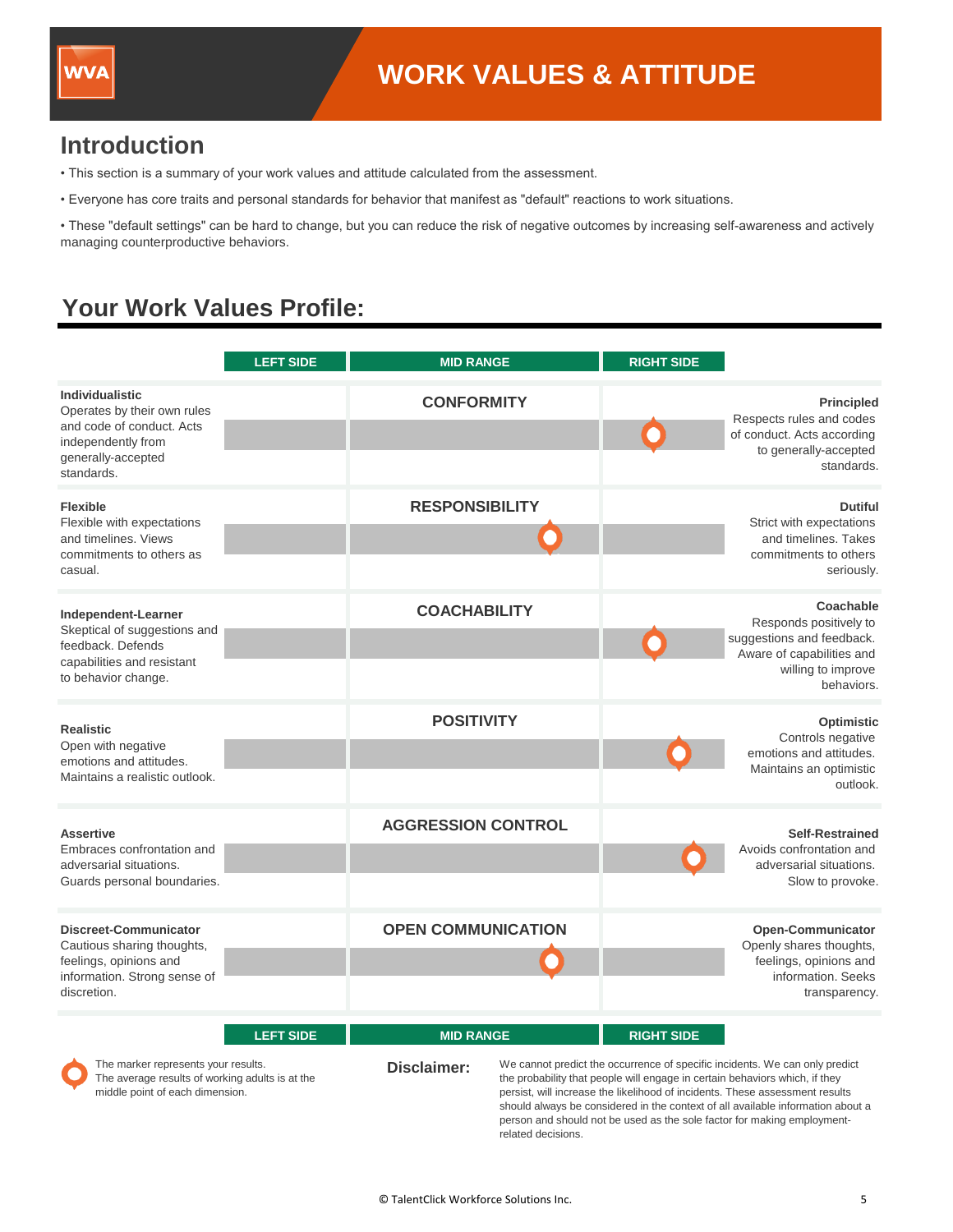

# **STRENGTHS**

### **Positive aspects related to how you scored:**

#### **Self-Restrained Optimistic**

- You keep your emotions under control.
- You handle stress or conflict without becoming agitated or angered.
- You are not easily provoked or offended.
- You are patient and understanding with others.

- You believe in following rules and standards.
- You place a high importance on trust.
- You take your own reputation seriously.
- You are seen as ethical and honorable.

- You see the upside to situations and new ideas.
- You maintain an optimistic outlook.
- You have an encouraging impact on others.
- You are seen as a cooperative team member.

#### **Principled Coachable**

- You seek suggestions for improvement.
- You are aware of your own capabilities and limitations.
- You are open to changing behaviors.
- You are motivated by self-development.

# **COACHING CONSIDERATIONS**

### **Potential challenges & self-coaching tips:**

### **Dutiful**

- Negotiate to adjust goals and commitments when you think they are unrealistic.
- Be careful that you are not over-committing yourself and ignoring your own needs.
- If you're unable to fulfill your commitments, think about what you can do to improve your reliability in the future.

### **Coachable Principled**

- Usually a manager knows best, but not always. Feel free to seek a second opinion when needed.
- Make an effort to think about what you are doing
- well before focusing on areas for improvement.
- Try to set realistic standards for your selfdevelopment. Some tasks or responsibilities may not be best suited to you and you are better off delegating these to others.

### **Open-Communicator**

- You may be too tolerant of others' behavior at times. Show others that you have boundaries by being firm when needed.
- Sometimes you may need to voice your frustration so others know what's important to you.
- In some situations, expressing anger is appropriate. Just be careful not to direct it at others unless it will lead to a constructive outcome.

- Make an effort to recognize when rules or codes of conduct are not appropriate for the situation and should be adapted or revised.
- Be mindful of when you may be too trusting of others and should take a more cautious approach. Remember that some people place less emphasis on ethics, principles or honesty.
- At times you may be overly protective of your reputation. Keep in mind that you can't always control people's perceptions of you.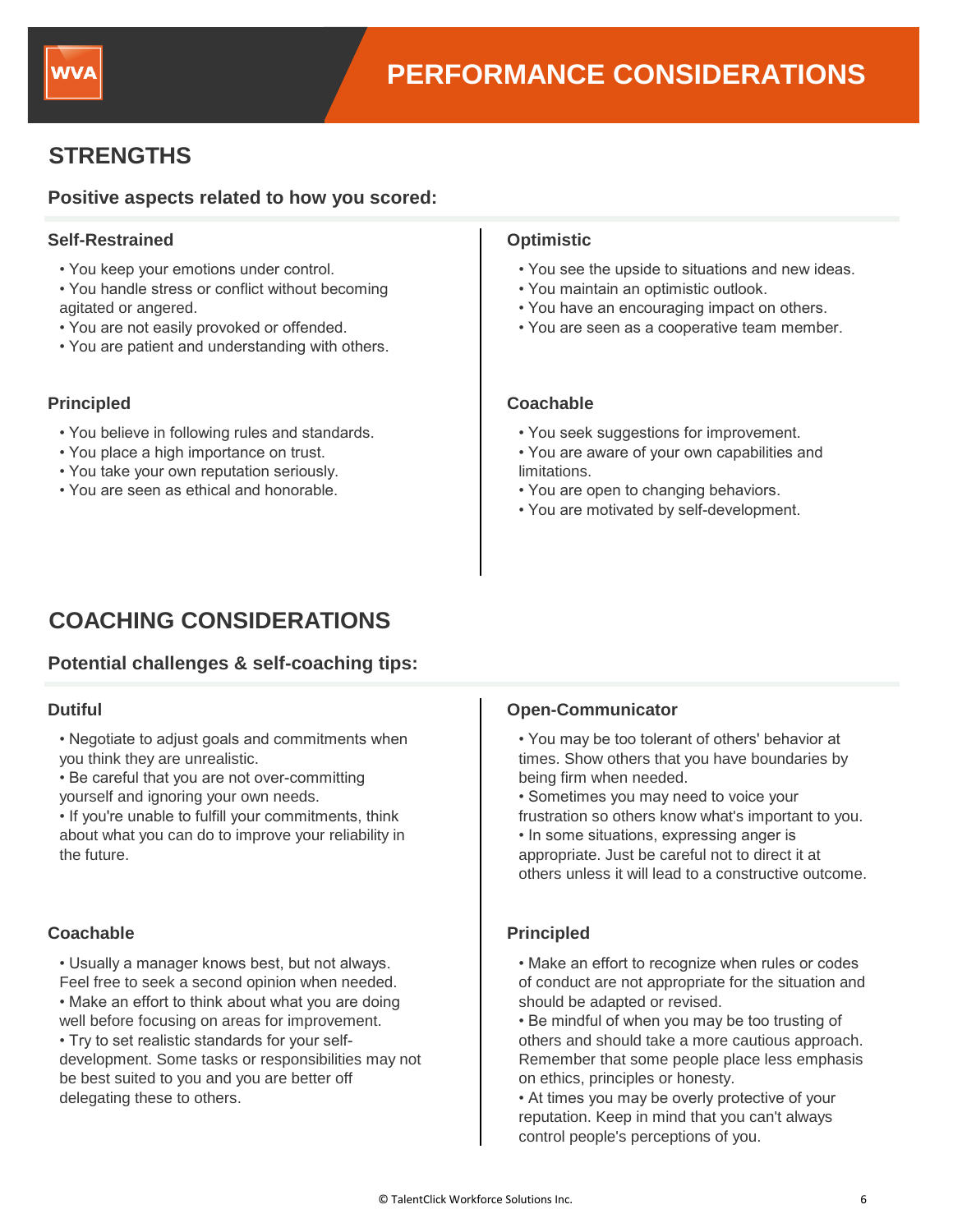# **Safety Personality Defined**

- This section is a summary of your **safety-related personality traits** calculated from the assessment you completed.
- Everyone has core personality traits and tendencies or **"default settings"** that affect behaviors.
- "Default settings" can be hard to change, but you can **reduce risk** by increasing self-awareness & choosing safe behaviors.

## **Your Primary Traits:**

| <b>Patient</b> | <b>Cautious</b> | <b>Focused</b> |
|----------------|-----------------|----------------|
|                |                 |                |

*These are the most extreme scores from your personality profile below.*

# **Your Safety Personality Profile:**

|                                                                                                       | <b>LEFT SIDE</b>      | <b>MID RANGE</b> | <b>RIGHT SIDE</b>    |                                                                                                |
|-------------------------------------------------------------------------------------------------------|-----------------------|------------------|----------------------|------------------------------------------------------------------------------------------------|
| <b>Resistant</b><br>Questions existing rules<br>and processes, may be<br>resistant to feedback.       | <b>RESISTANT</b>      |                  | <b>ACCOMMODATING</b> | <b>Accommodating</b><br>Follows rules<br>and processes<br>without questioning.                 |
| <b>Anxious</b><br>Quickly feels<br>stress in unexpected<br>or unfamiliar situations.                  | <b>ANXIOUS</b>        |                  | <b>CALM</b>          | Calm<br>Even-tempered,<br>stress tolerant.<br>calm under pressure.                             |
| Impatient<br>Becomes annoyed<br>or irritated when<br>under stress.                                    | <b>IMPATIENT</b>      |                  | <b>PATIENT</b>       | <b>Patient</b><br>Not easily<br>frustrated or<br>annoyed by others.                            |
| <b>Distractible</b><br>Seeks stimulation<br>and variety. May<br>become distracted.                    | <b>DISTRACTIBLE</b>   |                  | <b>FOCUSED</b>       | <b>Focused</b><br>Less likely to seek<br>stimulation & variety.<br>Able to ignore distractions |
| <b>Impulsive</b><br>Decides quickly,<br>may underestimate<br>consequences of actions.                 | <b>IMPULSIVE</b>      |                  | <b>CAUTIOUS</b>      | <b>Cautious</b><br>Tends to carefully<br>evaluate situations<br>before deciding.               |
| <b>Thrill-Seeking</b><br>Seeks excitement and<br>adventure, comfortable with<br>uncertainty and risk. | <b>THRILL-SEEKING</b> |                  | <b>APPREHENSIVE</b>  | <b>Apprehensive</b><br>Tends to avoid or be<br>uncomfortable with<br>risk and uncertainty.     |
|                                                                                                       | <b>LEFT SIDE</b>      | <b>MID RANGE</b> | <b>RIGHT SIDE</b>    |                                                                                                |
| The marker represents your results.                                                                   |                       | Disclaimer:      |                      | We cannot predict the occurrence of specific incidents. We can only predict the                |

The average results of working adults is at the middle point of each dimension.

probability that people will engage in certain behaviors which, if they persist, will increase the likelihood of incidents. These assessment results should always be considered in the context of all available information about a person and should not be used as the sole factor for making employment-related decisions.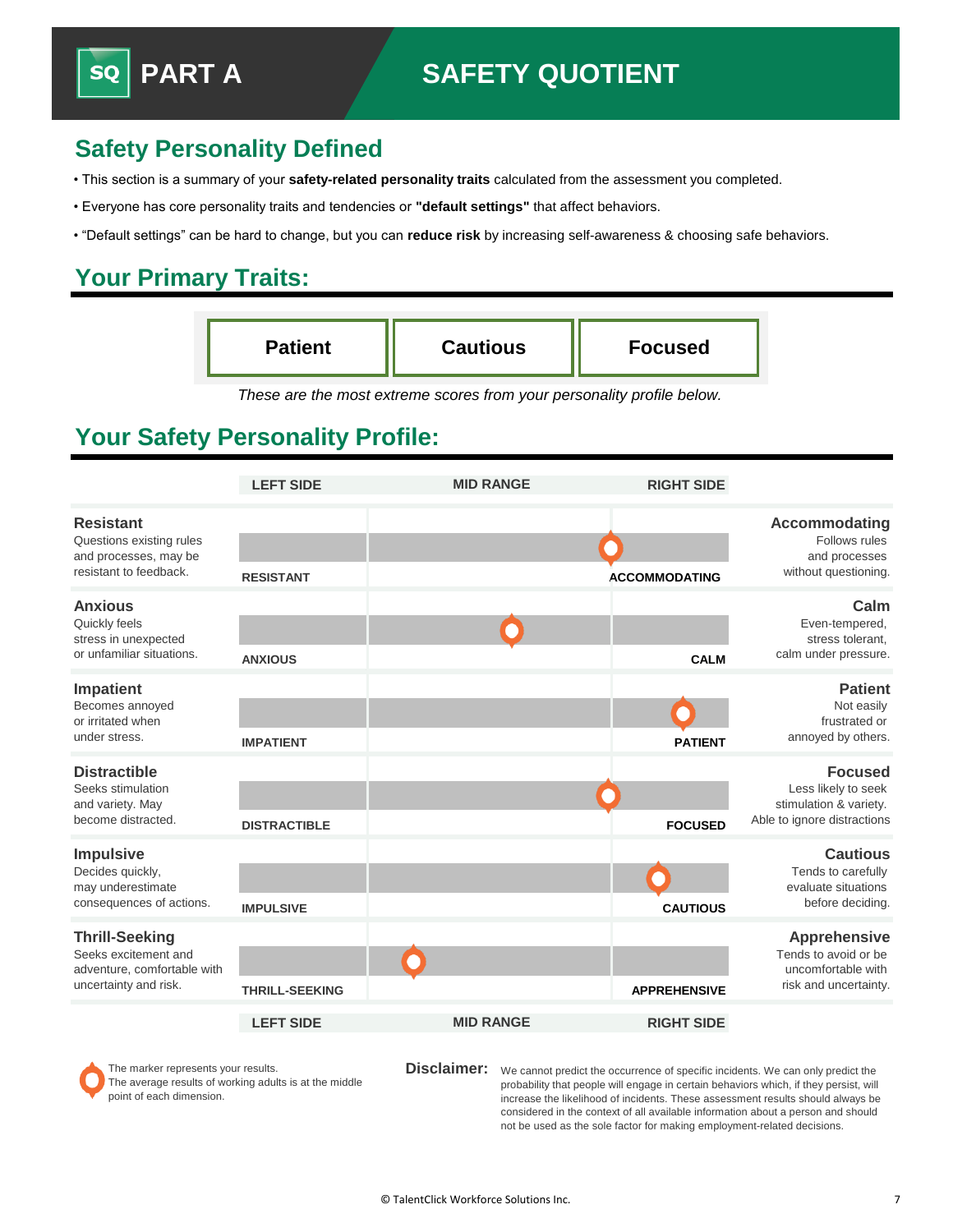

## **STRENGTHS**

### **Positive aspects related to how you scored:**

- You're patient and understanding with others.
- You're able to keep emotions under control.
- You can handle stress without becoming irritable.

- You have a high level of focus & concentration.
- You can be counted on to be detail & quality-
- focused.
- You're able to persist at repetitive or routine tasks.

#### **Patient Cautious**

- You tend to think things through before acting.
- You're good at considering possible negative consequences of actions.
- You're not likely to take unnecessary risks.

#### **Focused Accommodating Accommodating**

- You'll accept and follow existing rules and procedures.
- You're open to hearing feedback and coaching.
- You'll accept changes in procedures or retraining.

# **COACHING CONSIDERATIONS**

### **Potential challenges & self-coaching tips:**

#### **Patient**

- You're able to handle stress & discomfort without becoming irritable.
- Make sure you immediately correct unsafe behavior in other team members.
- You may be too patient, understanding, and tolerant of others' bad behavior.

### **Thrill-Seeking Focused**

- You may benefit from getting help from team members to recognize risks you may overlook.
- You may not always recognize when risks should not be tolerated.
- You may become bored with tasks that you have already mastered.

### **Cautious**

- You may be hesitant to take action in unusual situations.
- You may be slower than others to make decisions.
- You may be seen as too cautious or too careful.

- Take a "time out" and organize yourself if you're feeling overwhelmed when multi-tasking.
- Take time to get comfortable and set up a new routine when you take on new tasks.
- Don't get distracted when you have to break or change a routine or set process.